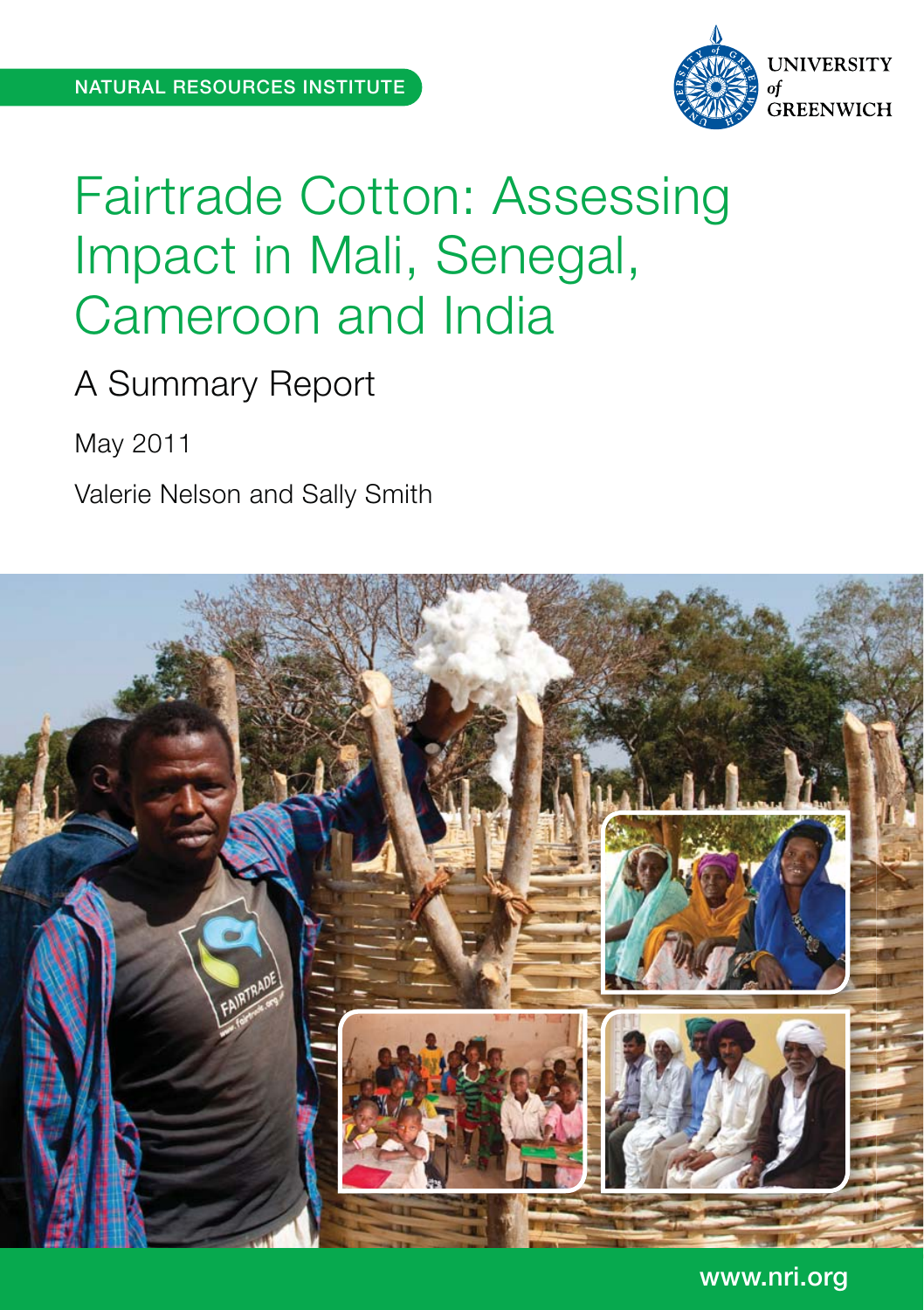## **Fairtrade Cotton: Assessing Impact in Mali, Senegal, Cameroon and India**

A Summary Report

May 2011

Valerie Nelson<sup>1</sup> and Sally Smith<sup>2</sup>

#### **Drawing on research by:**

**Mali and Senegal:** Laure Brun, Malick Ndiaye and Mamadou Amadou Sow (ENDA Pronat, Senegal) and Blane Harvey (Institute of Development Studies, University of Sussex)

**India:** Lalitha Narayanan with Ila Mehta and Rutwik Gandhe (Gujarat Institute of Development Research) and Czech Conroy (Natural Resources Institute, University of Greenwich)

**Cameroon:** Marthe Wandou (freelance consultant) and Cathy Mackenzie (freelance consultant and NRI associate)

**Global cotton markets:** Gerald d'Estur, Independent Consultant, France

<sup>&</sup>lt;sup>1</sup> Natural Resources Institute (NRI), University of Greenwich (UoG).

<sup>2</sup> Institute of Development Studies (IDS), University of Sussex.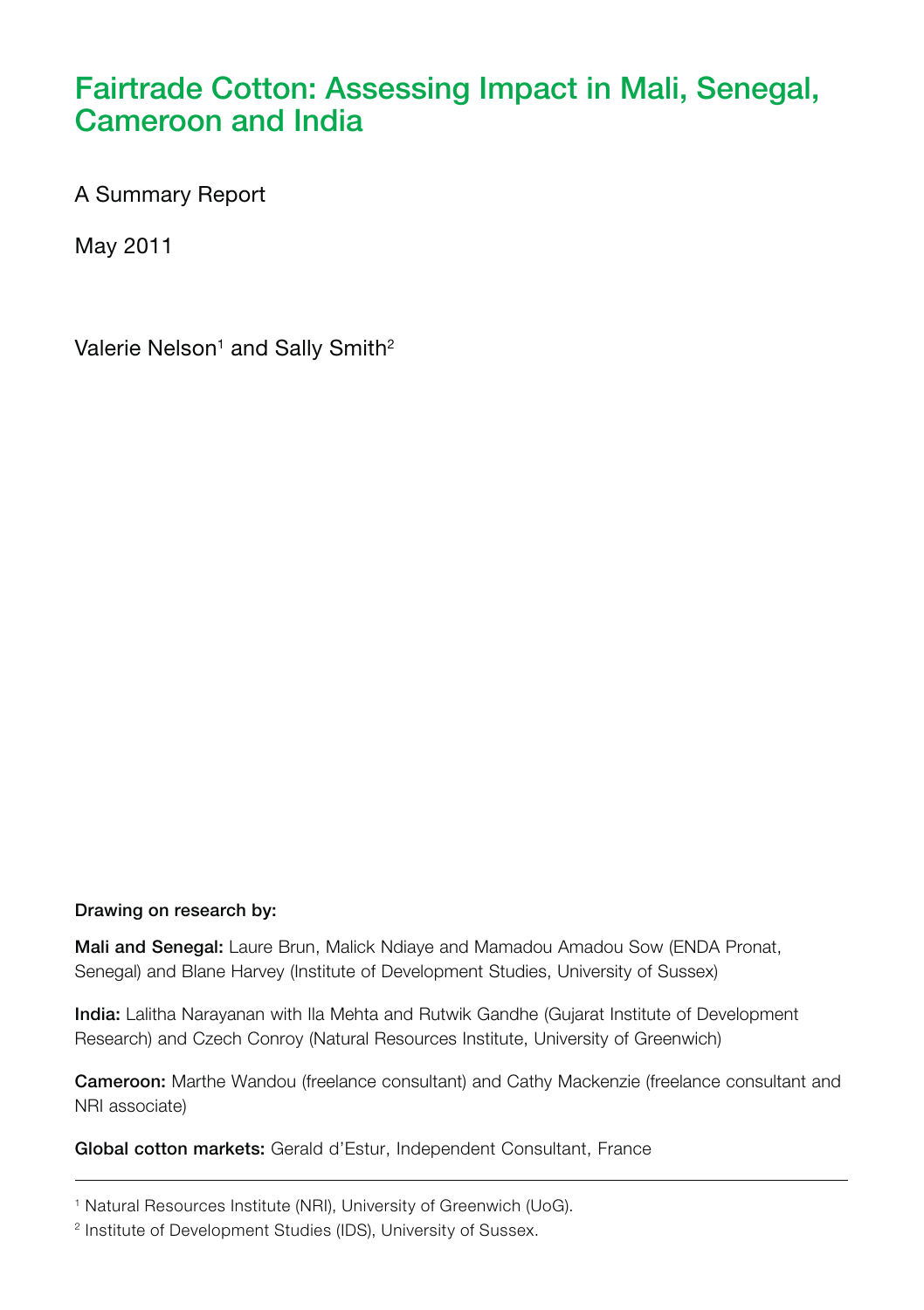## **Contents**

| Summary                                                                       |    |
|-------------------------------------------------------------------------------|----|
| 1. Methodology                                                                | 3  |
| 2. Global cotton context                                                      | 3  |
| 3. Regional contexts and trends                                               | 5  |
| 4. Fairtrade in cotton                                                        | 5  |
| 5. Fairtrade impact on social difference and inequality                       | 6  |
| 6. Fairtrade impacts on income                                                | 6  |
| 7. Fairtrade impacts on household standard of living and quality of life      | 7  |
| 8. Fairtrade impacts on strengthening of producer organisations               | 7  |
| 9. Fairtrade impact on local and national development                         | 9  |
| 10. Fairtrade impact on natural resources management and environmental impact | 10 |
| 11. Fairtrade cotton market and value chain analysis                          | 11 |
| 12. Fairtrade avenues of impact                                               | 12 |
| 13. Key recommendations                                                       | 15 |
| 14. Impact methodology recommendations                                        | 16 |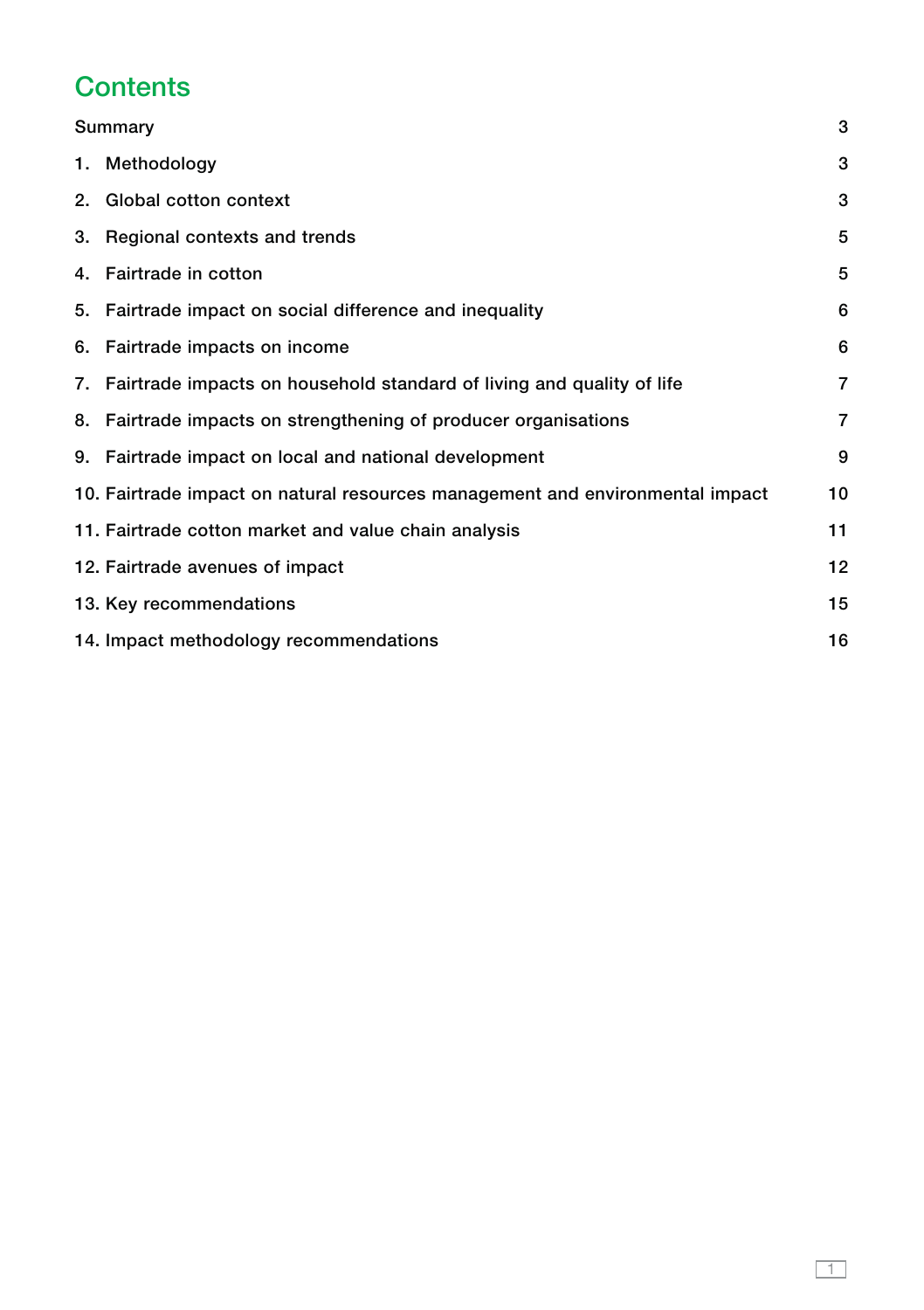#### **Summary**

This study assesses the impact of Fairtrade on cotton producers and their organisations in Mali, Senegal, Cameroon and India. One Producer Organisation (PO) from each country participated in the study, selected by Max Havelaar France and the Fairtrade Foundation, UK (who jointly commissioned the research). The impact analysis forms the basis for a series of recommendations aimed at improving the Fairtrade system in favour of cotton producers, on-farm workers, and their organisations and communities.

#### **1. Methodology**

Fairtrade International's methodological guidelines for impact assessment were used as the basis for the study design. They identify four main mechanisms through which Fairtrade has the potential to create impacts (positive and negative): producer standards; trade standards; organisational support; and networks. The possible areas of impact studied were social differentiation and inequality; the socio-economic status of participants; the organisation of smallholders and workers; local, regional and national development; and, finally, the management of natural resources.

The research team explored with farmers, their households, PO management and staff, community leaders, Fairtrade bodies, value chain actors and other relevant key informants whether and how Fairtrade is having an impact. Fieldwork was carried out by in-country research partners accompanied by NRI and IDS staff and associates. Primary level farmer groups were selected according to criteria such as geographical location and the length of time participating in Fairtrade. FLO-Cert inspection reports were analysed and relevant available data gathered from Fairtrade International (FLO). A small number of in-depth interviews with Fairtrade traders were undertaken and an independent cotton expert was commissioned to help unpack how global economic and cotton sector trends, and Fairtrade market and value chain dynamics, affect producers and their families.

The three West and Central African POs included in the study are all certified against the Fairtrade Standard for Small Producer Organisations (SPO). The (nascent) Indian PO participates alongside a Promoting Body (a company working with cotton farmers to provide services and buy their cotton) under the Fairtrade Standard for Contract Production Systems (CPS). The draft country study reports and the draft synthesis report were all shared firstly with the POs and then with a wider range of Fairtrade stakeholders to gather their comments, cross-check the accuracy of data, and to identify any gaps. Where producers or other stakeholders disagreed with a particular finding, their views were incorporated into the final report, highlighting any discrepancy with other sources of information.

#### **2. Global cotton context**

Cotton is grown in more than 100 countries on about 2.5% of global arable land. Processing of cotton has shifted from developed to developing countries over the last decade. Both world cotton production and consumption are trending higher, reaching a record in 2008–09 before the global economic crisis affected consumer demand. The largest producers are China, India, the USA and Pakistan, and yield increases have led to an overall growth in global production although yields vary from place to place. The largest consumers (importing cotton for processing) are China, India, Pakistan and Turkey. Over 150 countries are involved in the export or import of cotton, but as many of the top producers are also large consumers, overall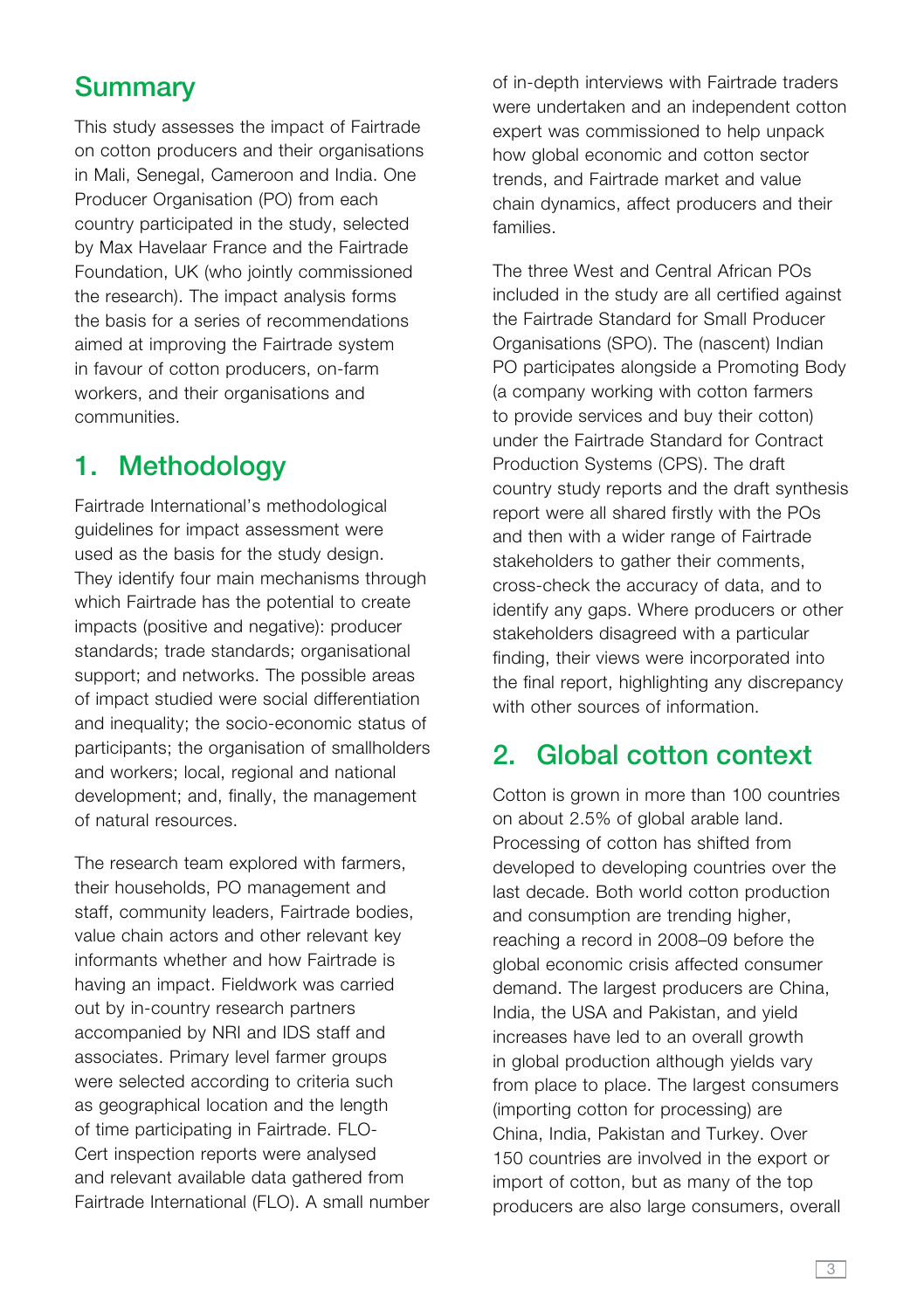trading is on average less than one-third of world output and represents only 0.1% of total world product exports. The expanding textile industry in Asia has led to it becoming the leading importing region. The US has been the world's largest cotton exporter since 1834.

Over 500 firms are involved in global cotton and textiles trade, but 13 of these handle around a quarter of world production. International merchants buy from ginners when they want to sell and sell when spinners want to buy, which rarely happens simultaneously, hedging their physical position with 'futures'. Direct trades between ginners and spinners are rare as they can only work with long-term trading relationships and averaging of prices.

Cotton is traded in US dollars and prices are volatile and have been trending lower, although at the time of the research they were on an upswing. Trade-distorting subsidies put pressure on prices (10 out of the 11 largest cotton producing countries provide governmental protection measures to cotton producers). However, even if these were eliminated and production declined in countries that subsidise cotton, it may rapidly expand in other lower cost producing countries in response to higher prices. Technology-driven productivity gains, competition with polyester and increased competition at the retail level add to the downward price pressure along the value chain, ultimately affecting the prices received by farmers of seed cotton.

Cotton textile value chains are very complex. Cotton fibres are firstly separated from the seed in ginning to form lint and are then spun into yarn. The yarn is used to manufacture textile goods, involving activities such as weaving, knitting, dyeing, printing and, finally, sewing into garments, accessories and homeware products. The different stages of the value chain can occur

in different countries, although in some cases there is a high degree of vertical integration in which a single company or parts of a corporate group perform several chain functions, especially in the stages between spinning and manufacturing. Companies in the chain may also be linked via shareholdings, holding companies and joint ventures. Trade is also affected by a range of distorting practices, including subsidies, quotas, smuggling, exploitative labour conditions, currency manipulation, fake origin labelling and counterfeiting.

The price of seed cotton comprises a relatively small share of the total retail cost of textile products, as value is added from processing, manufacturing and distribution services as the cotton moves through the marketing channel. The impact of seed cotton and lint prices on retail values depend on the quantity of cotton contained in the finished product and on the processing needed. However, the cost of raw cotton as a share of the retail value is estimated to not exceed 10%. As a result, a 10% increase in the seed cotton price may translate into an increase in the retail price of only 1% or less, although there may be some compounding of costs through the value chain. The retail segment often receives over half of the final retail value of the various cotton finished products.

Organic and Fairtrade cottons are more expensive than conventional cotton, but this does not necessarily translate into a much higher cost of the end-product because the retail value of a clothing item is typically about 25 to 30 times the value of the cotton contained in it. A mark-up of around 30–50% on the price of organic or Fairtrade cotton lint would in theory translate into a 1–2% mark-up on the final product and consumers will normally not care about such a price difference. However, in practice, retail mark-ups on organic or Fairtrade cotton items are much higher, generally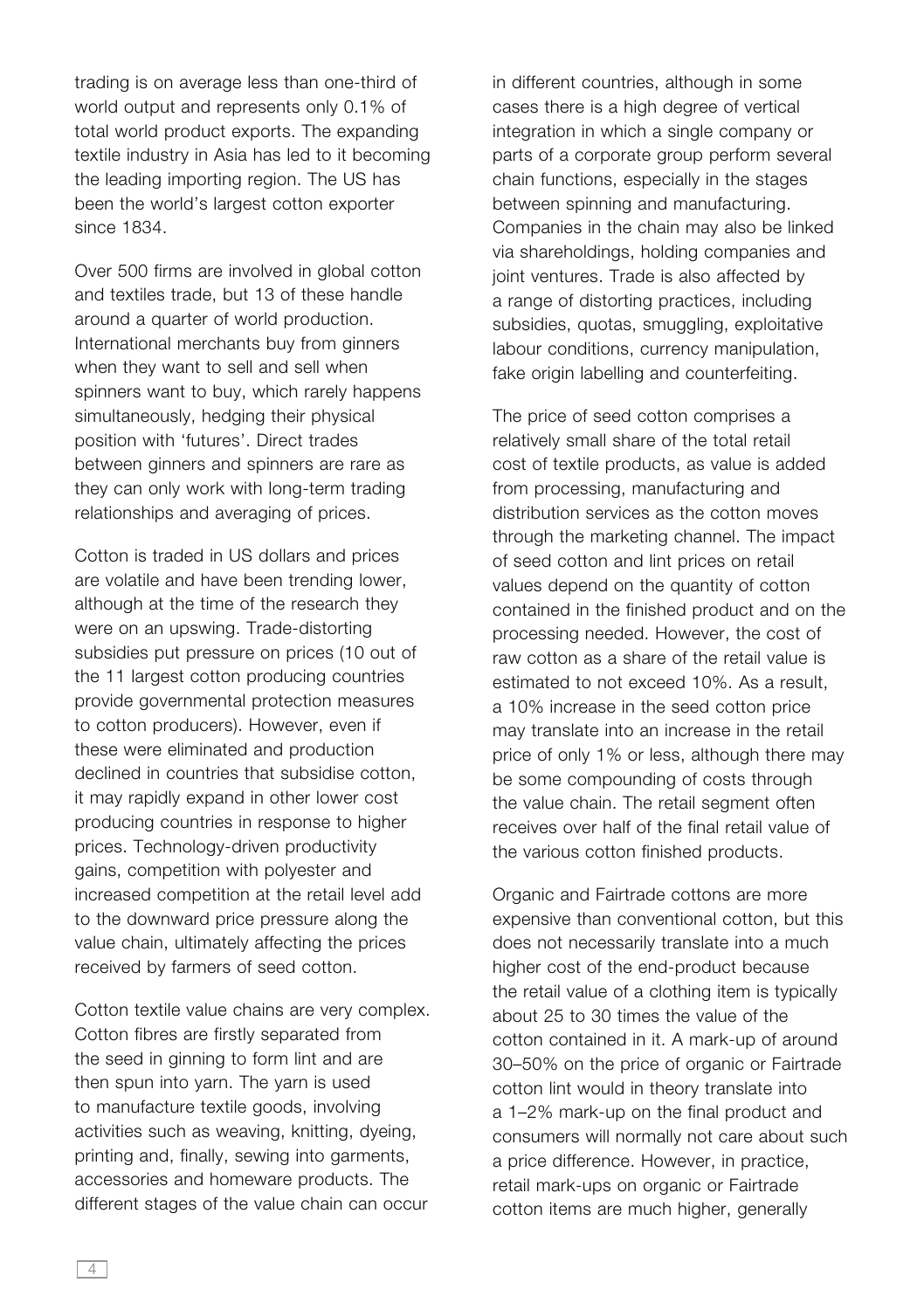about 20–40%, but occasionally up to 100%. The higher sales price is usually explained by the additional costs involved in niche markets.

Conventional cotton production relies heavily on the use of agro-chemicals with serious implications for human and ecosystem health; water and soil use is also a key challenge to sustainable production. Organic certification of cotton has expanded rapidly in recent years, but still only accounts for 1% of world output. The use of genetically modified varieties may have increased yields but poses risks for human health and biodiversity which are not fully understood. Preventing cross-contamination is an increasing challenge for organic farmers.

#### **3. Regional contexts and trends**

The cotton-ginning companies in the West and Central Africa (W&CA) case study countries are all ex-state cotton boards which have been (partially) liberalised. They buy seed cotton directly from producers and provide them with farm inputs and credit. Pan-territorial/pan-seasonal price guarantee mechanisms pass high levels of financial risk to cotton companies. There is a crisis in W&CA cotton, with all cotton companies operating at a loss since 2004– 05. In contrast, in India most seed cotton is purchased from growers at marketing yards by middlemen who sell it to ginners or are paid a commission by ginners. Those traders often supply inputs (for cash or on credit) to farmers.

Quality is of increasing importance in the cotton trade and handpicked cottons from India and Africa trade at a discount to machine-picked cottons for contaminationrelated reasons. Indian cotton has the reputation of being the most contaminated, with African cotton taking second place.

India is the major competitor of African organic and Fairtrade cottons. In recent times Indian lint has been cheaper than W&CA lint, largely because of currency fluctuations (although other factors also contribute to the difference).

Cotton production is of critical importance to the economies of all four case study countries, particularly in terms of rural employment. In all of the study regions there are hundreds of thousands of smallholder farming families relying on the cash income from cotton to secure their livelihoods. However, many are suffering as prices have fallen while costs of production have risen.

## **4. Fairtrade in cotton**

Launched in 2004, Fairtrade cotton began in four W&CA countries (Mali, Senegal, Cameroon and Burkina Faso) with smallholder organisations being given support from Max Havelaar France (as well as Geocoton, national cotton companies and donor funding), and soon after in India with support from Max Havelaar Switzerland. The aim was to provide support to small cotton producers suffering from a long-term decline in prices, to manage environmental and health risks from cotton production, and respond to the crisis in the African cotton sector. As yet, there is no separate FLO standard to cover other vulnerable groups in textile value chains, such as factory workers in garment manufacture, but FLO's Trade Standards require all operators in Fairtrade cotton value chains to submit evidence of their efforts to comply with key ILO conventions on labour rights.

In early 2011, after nearly six years in existence, Fairtrade cotton is being produced in seven countries (four in W&CA, as well as India, Kyrgyzstan and Egypt) and involves an estimated 55,000 producers. Fairtrade cotton products are primarily sold in Europe – the UK, France, and Switzerland and to a lesser extent in Germany, Denmark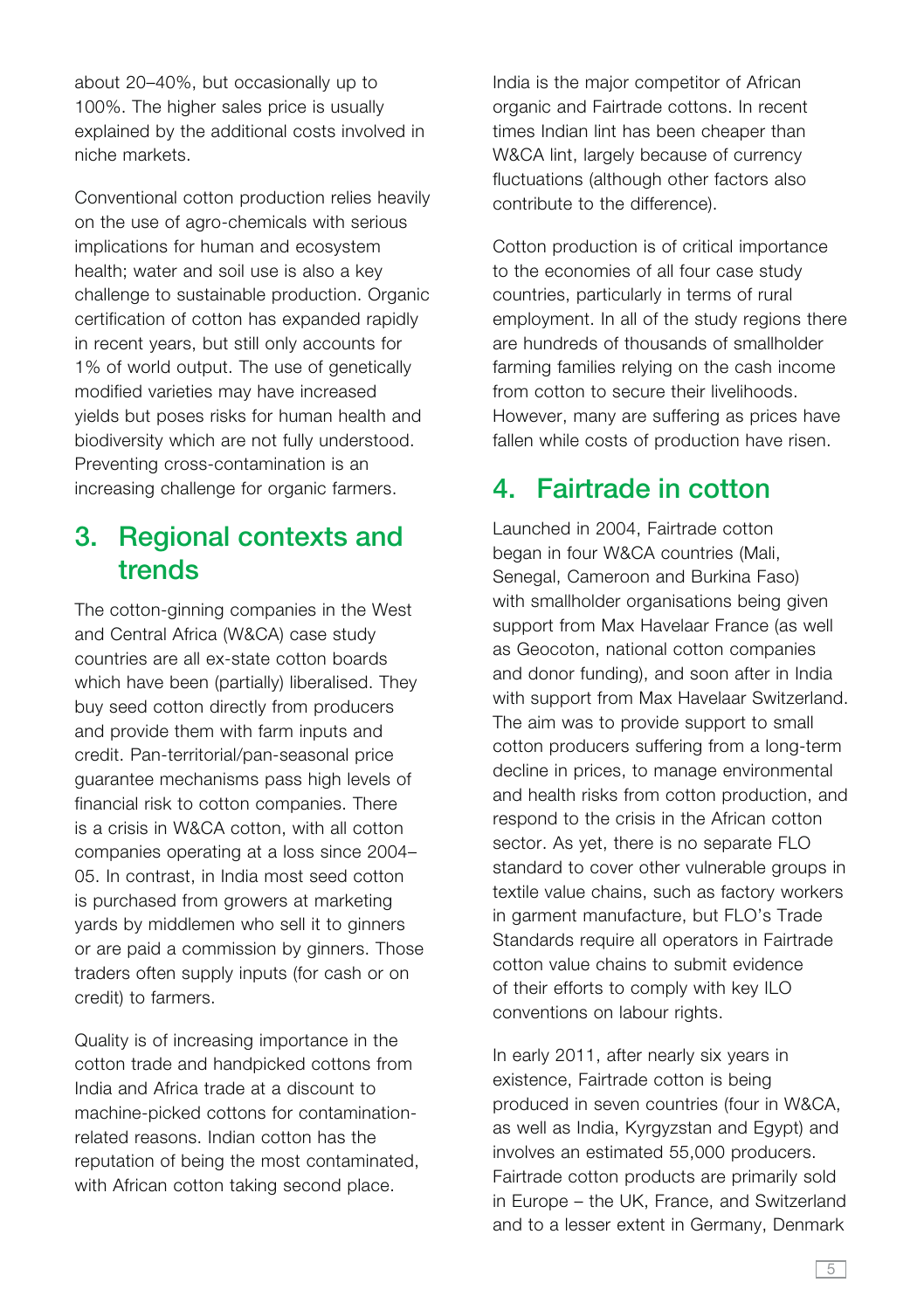and Finland –with additional markets emerging all the time. Sales volumes have benefited greatly from the involvement of large brands and retailers, motivated as much by corporate social responsibility considerations as by expressed consumer demand. Sales grew rapidly in the first years, but slowed down in 2009–10, with the key UK market experiencing a 33% drop in unit sales from 2009 to 2010 due to challenging retail conditions on the high street.

Fairtrade can have a diverse range of impacts on individual producers, their households, organisations and communities, and more broadly on local and national development and the natural environment. The main impacts identified for the case study producers are outlined in the sections that follow.

## **5. Fairtrade impact on social difference and inequality**

- Positive impacts on women's economic empowerment have been achieved in W&CA, including more cotton produced by women farmers and greater control by women of their cotton income, although the effect is not consistent across all women.
- Improvements in women's representation and participation in Producer Organisations were found in all four case studies, although there is concern that women may still feel obliged to vote as their spouse does and board representation is sometimes only symbolic.
- Gendered social norms and the gender division of labour still limit women's participation and ability to benefit from Fairtrade.
- Enhanced community solidarity and social cohesion in Mali and Senegal was found, but some anecdotal evidence suggested labour exchange traditions may have been undermined by Fairtrade production requirements. More research is needed to verify this phenomenon and its scale.
- Inconclusive findings on the impact of Fairtrade on child labour, but at minimum there has been sensitisation of producer group leaders and male farmers.

## **6. Fairtrade impacts on income**

- Fairtrade producers in W&CA received substantially higher prices under Fairtrade between 2004 and 2007: between 22% and 40% higher for conventional cotton and up to 70% higher for organic cotton. However, case study PO sales on Fairtrade markets dropped off in 2007–08 and reduced to zero in 2008–09, mainly because supply exceeded demand and cotton companies were holding a back stock of Fairtrade cotton from previous years.
- There has been less direct impact on producer income in the Indian case study PO due to market prices generally being above the Fairtrade minimum price.
- The potential price uplift for average production in W&CA was estimated to be only between USD 40 and USD 133/year for the 2008–9 harvest, if all production had been sold on Fairtrade markets. A lack of reliable cost of production data limited the analysis that could be done on net profits from Fairtrade production. There is some evidence that Fairtrade has increased the cost of inputs and labour, but quality and yield improvements may counterbalance this.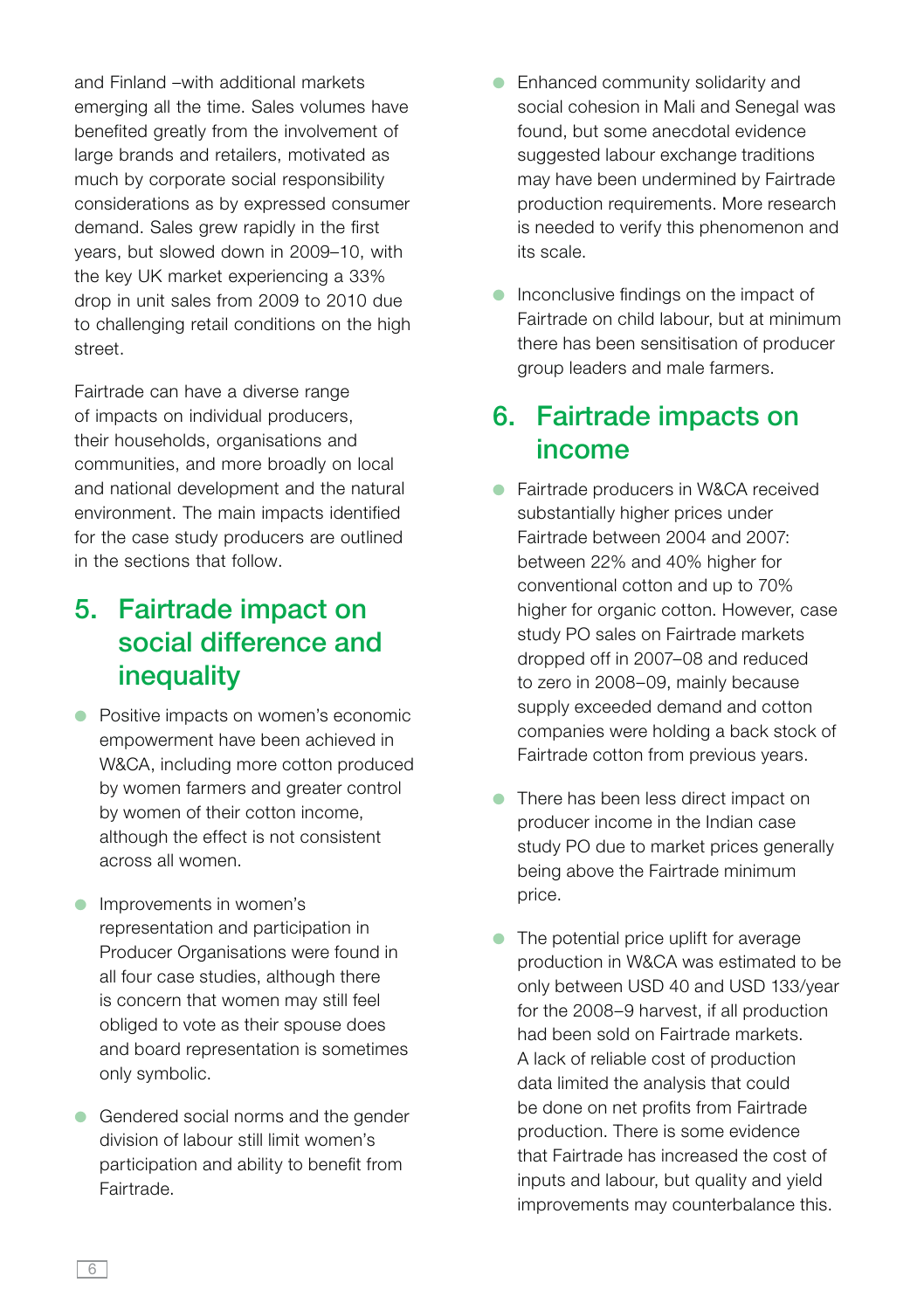● Fairtrade price incentives and technical assistance (linked to Fairtrade status) have brought improvements in quality. In India a new seed variety is promoted by the Promoting Body to meet the quality requirements of Fairtrade buyers (and because it is higher yielding), but it is less drought-tolerant and so represents a risk in drought-prone areas and for farmers without irrigation (who may be the poorest).

## **7. Fairtrade impacts on household standard of living and quality of life**

- Cotton is the most important income source for Fairtrade farming households in the study groups, although in Cameroon cotton production has been de-prioritised by farmers in recent years due to a lack of sales on Fairtrade markets, low prices on conventional markets and higher costs of production.
- The precise impact of improved prices on household standard of living is hard to measure because households pursue a range of livelihood strategies simultaneously (and because payments from cotton companies are staggered). Case study producers reported that cotton income is used to help cover basic household expenses, including health care and children's education. W&CA case study households said they are more able to cover these costs when Fairtrade prices are available.
- Some Fairtrade farmers in all countries reported using surplus income from cotton for small investments in incomegenerating activities, farm equipment, savings and/or land, but this evidence of sustainable development was less often found for farmers with small areas of cotton and/or low yields.
- The recent lack of sales has undermined the positive income effects in W&CA. In India the impact on household income for case study producers was minimal anyway.
- Use of hired labour is relatively common in India, while in W&CA most producers rely on family labour and unpaid labour exchange with neighbours. There is anecdotal evidence of some improvements in working conditions as a result of Fairtrade, but more research is needed to verify this.

## **8. Fairtrade impacts on strengthening of producer organisations**

- Smallholders were already organised into large, multi-level farmer organisations in W&CA. Fairtrade has strengthened these organisations (e.g. skills development, improved regularity of meetings, greater transparency of financial transactions). In the Indian case Fairtrade has supported the emergence of a new farmer organisation, with the support of the Promoting Body (PB).
- The number of FLO-certified producers grew rapidly in W&CA but has fallen back with the slump in sales. Membership of the PO in India has increased year on year.
- Indian farmers were positive about their organisation and said it should continue even if Fairtrade did not persist because of its worth. Farmers felt the exchange of information from attending more regular meetings was a particular benefit. In all three W&CA case studies Fairtrade farmers observed improvements in the transparency and management of their organisations. but some said there was more to do to achieve good governance at all levels.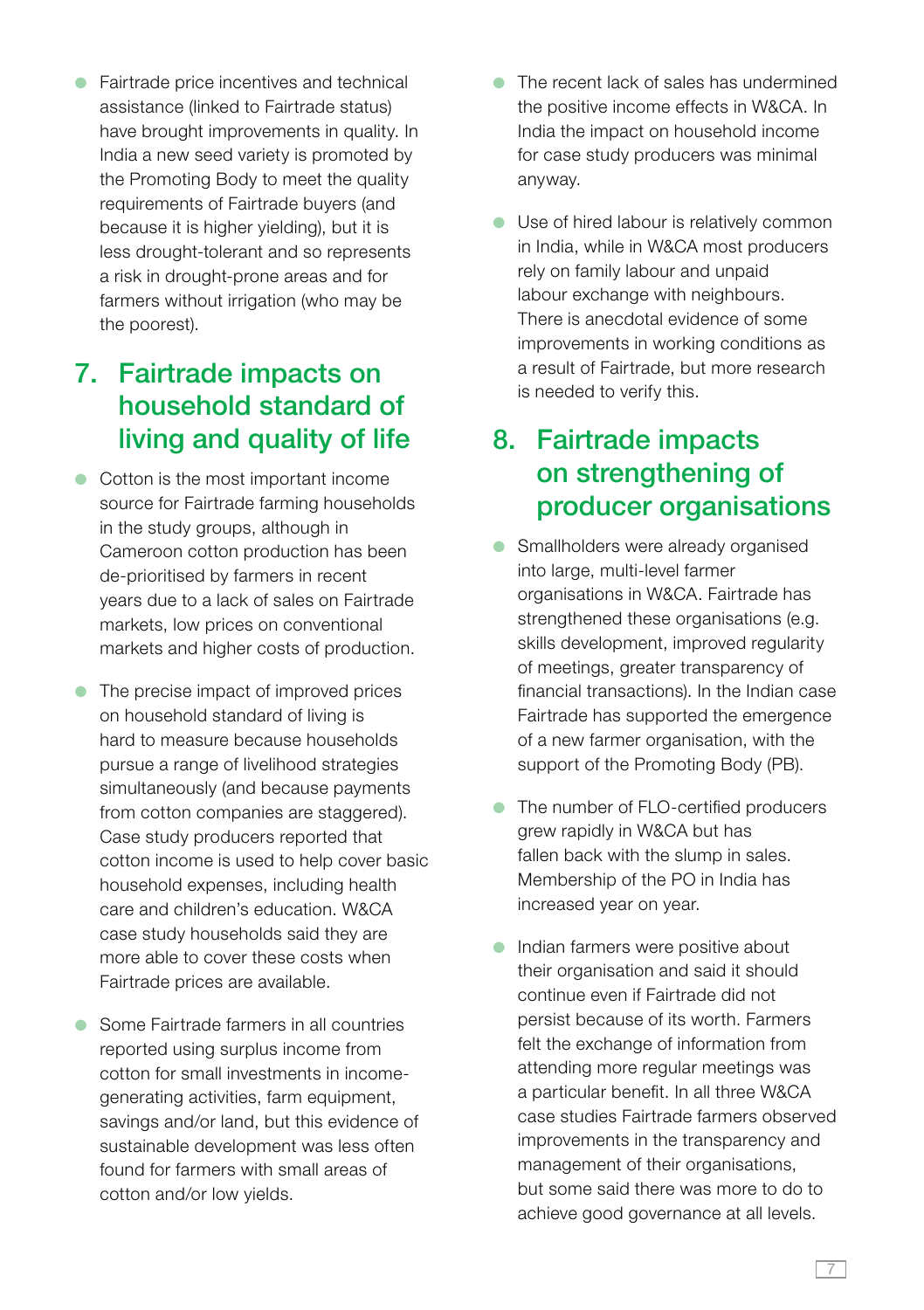- Over-dependence on other organisations is an issue in both W&CA and India. In W&CA the case study POs are still heavily reliant on the national cotton companies, largely for structural reasons but also due to weaknesses in internal capacity. In India the nascent PO is still entirely dependent upon the PB. Although the PB has provided support for organisational development – a process which takes time and requires considerable capacity building – the PB lacks a clear incentive to build up the organisation to independence.
- All case study POs still lack the networks and capacity to market independently, with market access only through the national cotton companies/PB. Although improvements in organisational democracy and management capacity in all four cases could in the longer term help farmer organisations have greater autonomy, their ability to absorb the risks involved in cotton marketing is questionable.
- Producers' access to high-value export markets has improved as a result of quality improvements brought about directly or indirectly by Fairtrade. In the Mali and India cases farmers already accessed organic-certified markets, but Fairtrade Premium investments support farmers to continue to meet the organic market requirements and to achieve more sustainable production methods.
- The Fairtrade Premium has been used for a range of purposes including: paying for health officers and buildings; construction of schools, scholarships and uniforms; water supply; rural electrification; agricultural infrastructure and sustainable agriculture investments; and producer organisation offices. There were many positive observations of these outcomes.
- The Fairtrade Premium decisionmaking process was viewed positively by producers in all four cases, with some changes instituted by FLO (in India) leading to improvements. However, in W&CA, members' confidence in their POs has been affected by the slump in sales, which has made it difficult for the POs to cover certification costs, reduced available Fairtrade Premiums and undermined their ability to make timely Premium payments. At the time of the research Cameroonian farmers were missing out on *both* SODECOTON and Fairtrade Premium funds for community investments. Their producer groups were also unable to commit sufficient funds to the community contribution when this role was decentralised to them, preventing more effective investments and coherent projects. Some Indian producers questioned the sharing of the Premium across all communities, especially when there are not many members in a particular community.
- In all four cases individual Fairtrade farmers have only limited knowledge of the principles and (sometimes) the basic mechanisms of Fairtrade and there is sometimes confusion with organic certification. More knowledge was, unsurprisingly, found at higher levels in producer organisations, but few farmers understand where the cotton is sold, and the actors and margins involved, partly because of their lack of involvement in ginning. input supplies and exportation. This lack of understanding worsens the confusion and loss of confidence created by the drop-off in sales.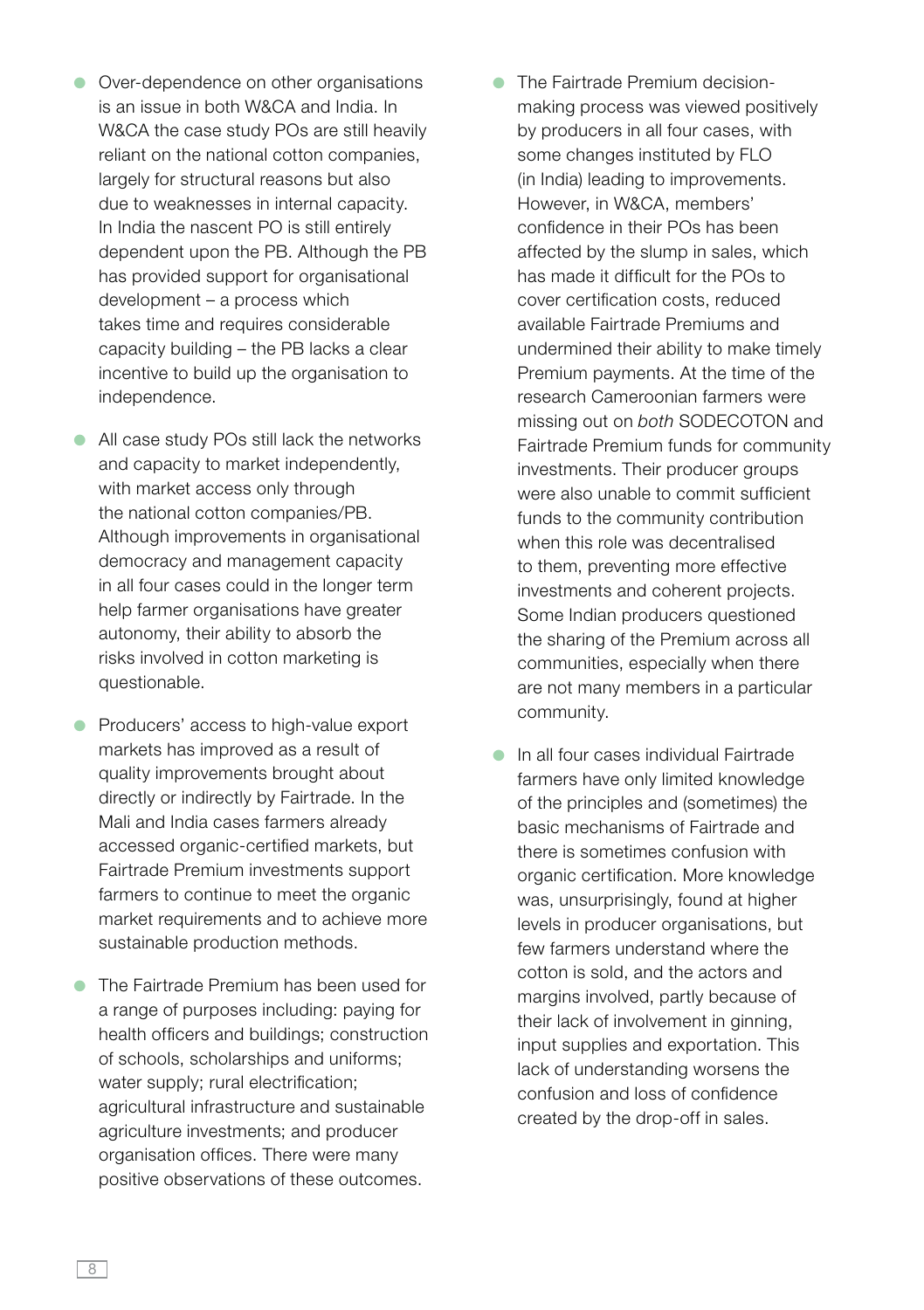#### **9. Fairtrade impact on local and national development**

- In the early years when sales expanded rapidly, Fairtrade was helping to revitalise the nationally important West and Central African cotton sectors in the study countries, offering a potential strategy for greater financial viability and sustainability at both producer and cotton company levels. Unfortunately, the stalling of sales is undermining this impact. More generally, there are structural issues such as limited land holdings, high levels of illiteracy, lack of textile industry infrastructure, currency fluctuations, climatic and natural resource endowments which limit the impact that Fairtrade has and which may be beyond the scope of the Fairtrade system to address. However, Fairtrade could increase its analysis of these factors and its development of suitable strategies to help tackle them, such as through international advocacy.
- At a national or state level there has been minimal impact in India, given the size of the cotton sector and the relatively small proportion that Fairtrade production represents.
- The complexity of cotton value chains and the power of some intermediaries and retailers to determine value chain outcomes (such as who is included and excluded) also represent key challenges for FLO and Fairtrade actors in meeting their objective of sustainable development for small producers. This is exemplified by the fluctuations in sales in W&CA, but the case study PB in India also says it is struggling to sustain a longer-term trading relationship with the PO given the costs of certification. fluctuations in market demand,

competition between Fairtrade suppliers and lack of willingness of buyers to commit to buying Fairtrade over longer periods.

● There is little evidence of increased advocacy activities or any change in the political influence of the W&CA case study producer groups as a result of their participation in Fairtrade. The PO in Mali has made most progress in developing support partnerships and engaging in lobbying, with crucial capacity-building support being provided by NGOs. More networking is recommended at the local level in Cameroon; the PO has received donor support, but this has not increased its political influence significantly. In Senegal some support partnerships have been created, but with limited impact to date. The Indian PO has only just been established, and it is too early to expect much progress in terms of political influence; in the meantime the PB is representing it in Fairtrade networks and other forums. The question is over what timescale should greater PO independence be expected to happen, and how can FLO and Fairtrade actors address the fact that the incentives may not be sufficient for PBs to support producer organisations to independence?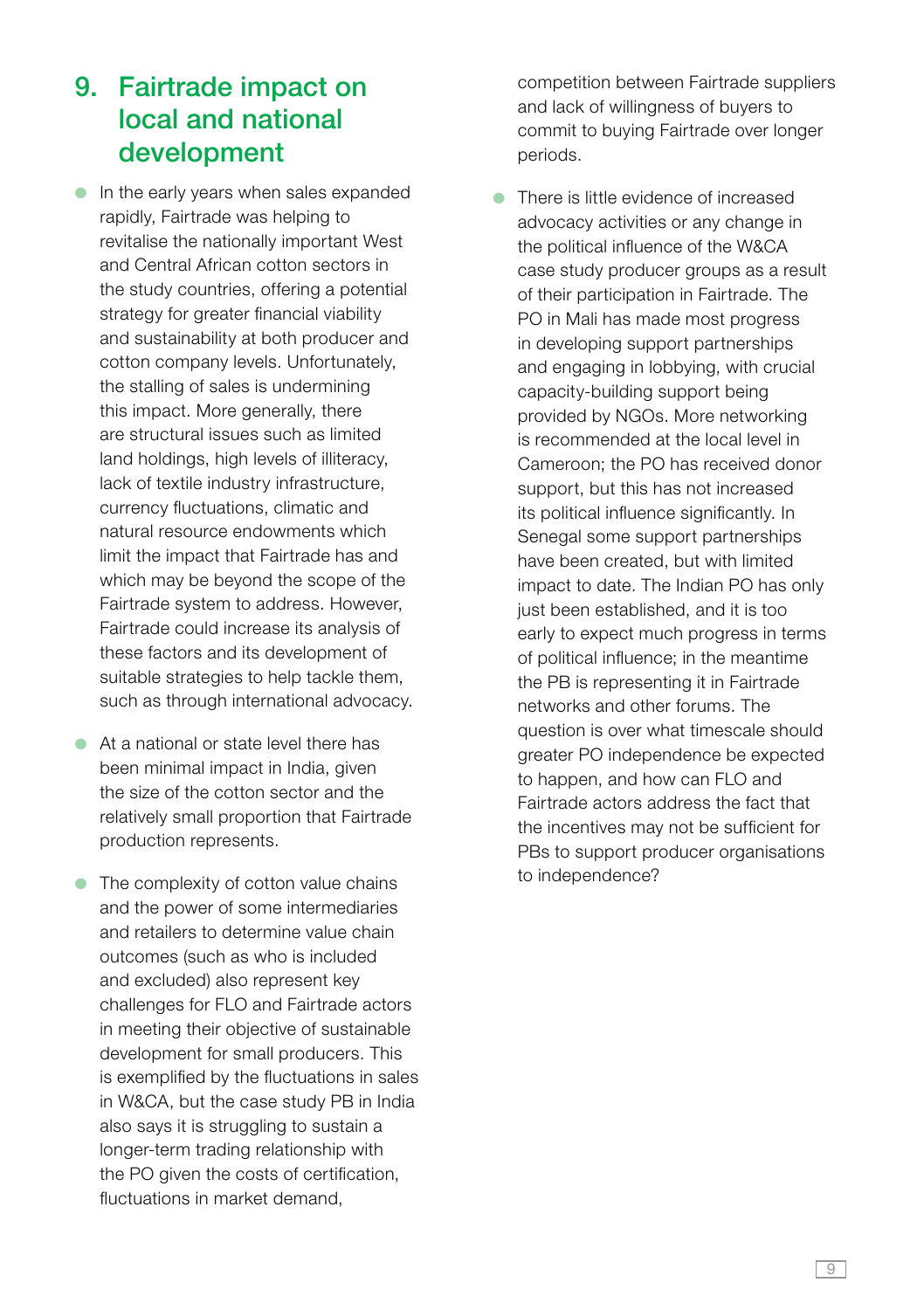#### **10. Fairtrade impact on natural resources management and environmental impact**

- The Fairtrade Premium is an incentive which enables farmers to invest in changing their agricultural practices, and the Fairtrade standards can provide a framework for improvements. However, external support has been of critical importance in delivering positive impacts on sustainable agricultural practices (e.g. a donor-supported project for Fairtrade producers in Cameroon, donor support for the PO in Mali).
- Organic certification in Mali and India predates Fairtrade, and it is not easy to assess the relative impacts of each certification, in particular where external capacity-building support is being provided as well. However, good synergies were found to be occurring between Fairtrade and organic standards in achieving sustainable agriculture – while sales are happening – because of investment of the Fairtrade Premium in low-input agriculture.
- Switching to less toxic pesticides is an important achievement in both organic and non-organic Fairtrade situations. It is not possible to separate out whether these impacts are the result of Fairtrade or Organic certification, but it is likely that both certification systems contribute through their requirements, training and financial mechanisms. In Mali positive human health impacts were observed by farmers as a result of the decrease in toxic pesticide use. But the consistency/persistence of switching is not always clear. Some farmers in W&CA are resistant because of

negative side-effects (e.g. more snakes in fields), higher costs and perceived ineffectiveness of the Fairtradeapproved alternatives, although the W&CA national cotton companies arque that the pesticides work differently and are slow acting, rather than being less effective.

- Some socio-environmental concerns were also raised about whether farmers are still re-using pesticide containers for food and water storage (Cameroon); as well as the risks of GMO contamination (India); increased work burdens involved in organic and sustainable agriculture methods (India); the riskiness of the switch to a higher quality but less drought-tolerant seed variety in India to meet Fairtrade quality requirements; and about salinity ingress into groundwater (India).
- Farmers in Mali and India reported increasingly irregular and late rains (which have knock-on effects worsening the impact of pests), and salinisation is a problem in India that is likely to be exacerbated by climate change. Support for sustainable agricultural production as well as better terms of trade are likely to be important elements in building up the resilience of Fairtrade farmers to increasing climate variability at least in the short-term, but attention needs to be paid to the issue of drought tolerance in India.
- Organic Fairtrade producers in Mali report lower input costs compared to conventional Fairtrade producers, who are suffering as input prices rise. but they also have substantially lower yields.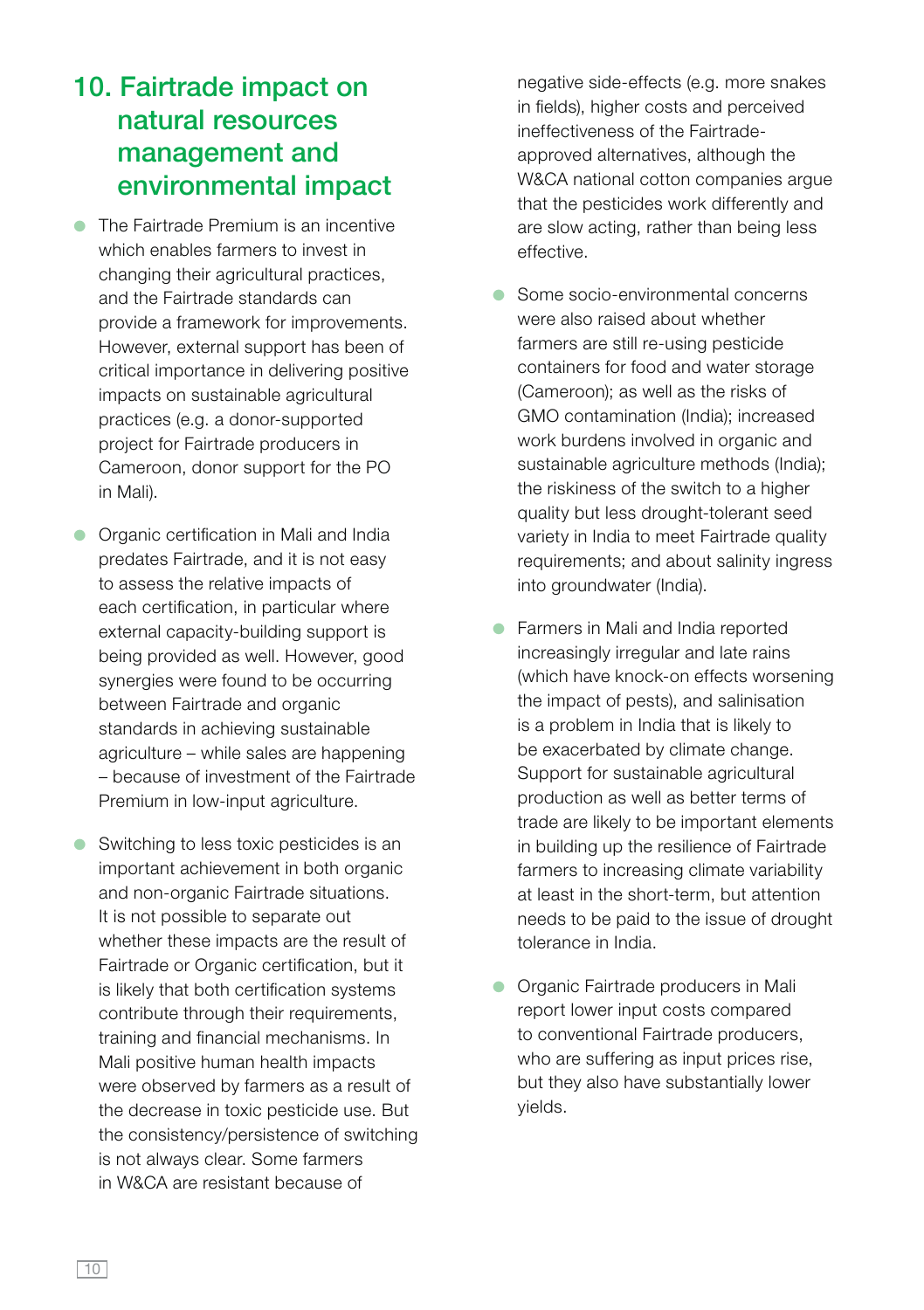## **11. Fairtrade Cotton market and value chain analysis**

- Global cotton sales grew rapidly in the early years but slowed down in 2009 and were predicted to drop off in 2010, mainly due to a 33% reduction in UK sales (the biggest market for Fairtrade cotton). This was due to the challenging retail environment prompted by the onset of recession in 2008–09 combined with price sensitivity of the types of products sold as Fairtrade.
- Production of Fairtrade seed cotton grew almost exponentially from 2004 to 2009, as more POs gained certification (doubling between 2008 and 2009) and membership of existing POs expanded fast. POs, especially those in W&CA, were unable to sell hardly any Fairtrade cotton from the 2007–09 seasons as the over supply from previous years needed to be cleared. Backlogs have apparently now cleared, but production in W&CA for 2009–11 was much lower, suggesting ongoing problems with supply and demand fluctuations.
- FLO has responded by establishing a Cotton Working Group with oversight by a Global Product Manager which aims to improve intelligence gathering, as well as communication and co-ordination between Fairtrade organisations. businesses involved in Fairtrade cotton and producers.
- Most Fairtrade cotton was sourced from W&CA until 2007–08 when there was increased availability and hence competition from Indian Fairtrade cotton. W&CA prices for Fairtrade cotton lint were reportedly up to 25% higher than Indian prices until 2009, mainly due to the strong euro/weak dollar. The FOB price difference has now reduced as the dollar has strengthened, but most W&CA cotton

is shipped to India for further processing, incurring additional costs of transport, storage, insurance, logistics and import duties. Indian spinners are more familiar with Indian lint, and other value chain operators have preferences for sourcing locally (due to high levels of vertical integration in the Indian textile sector). All of this disadvantages African producers. Some retailers specifically want cotton from Africa, but they are in the minority and most focus on keeping costs down.

- Fairtrade can add cost to final products in the following ways:
- Cost of FLO certification/registration and licence fee;
- Processing costs associated with running small volumes on separate production lines and not being able to blend cotton of different qualities;
	- lack of Fairtrade market for waste;
	- costs of monitoring, reporting and marketing;
	- value chain operators may charge higher margins for Fairtrade cotton. maybe because their margins are unsustainably low in conventional cotton (although evidence for this is anecdotal). Importantly, margins are generally calculated on the basis of processing costs, not including raw materials, which means that the higher cost of Fairtrade lint should not be compounded along the value chain.
- According to key informants, there may be no substantial differences between the trading relationships in Fairtrade value chains and those in conventional cotton. Many of the same actors are involved and commercial decisions are based on similar factors. Fairtrade has not been able to guarantee long-term trading relationships over the past two years as measured by stable sales; this is largely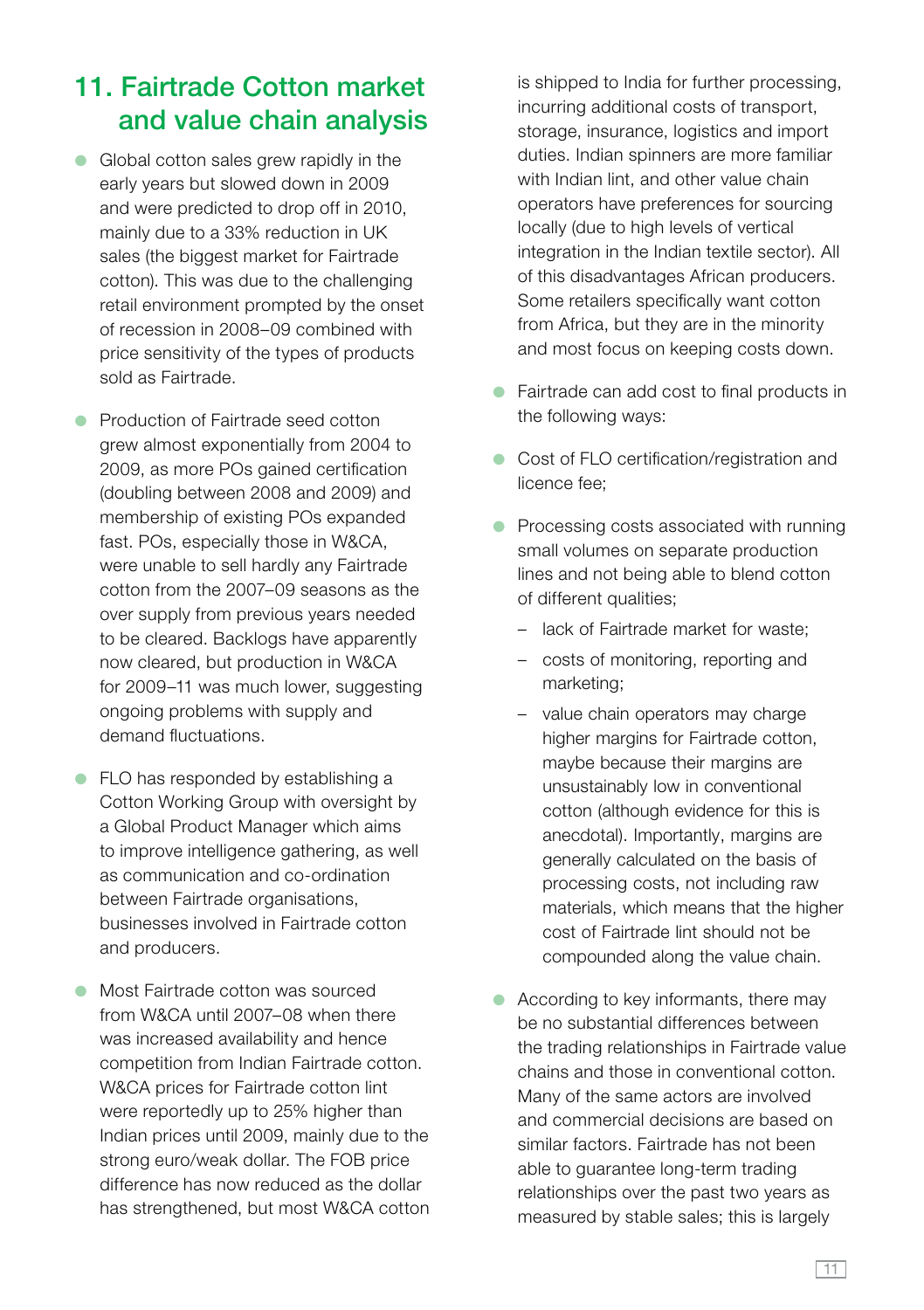to do with the length and complexity of Fairtrade cotton value chains, the types of products being sold as Fairtrade, and the timing of transactions along the chain.

● However, more efforts are being made by FLO and Labelling Initiatives to work with traders and retailers to develop more sustainable Fairtrade value chains; there is some evidence that Fairtrade can create opportunities for collaboration and partnerships in developing innovative models which address some of the difficulties that have been faced to date. It will be important to monitor the effect of these efforts in the coming years.

#### **12. Fairtrade avenues of impact**

In order to improve the impact of Fairtrade, it is important to explore how Fairtrade has had an impact upon cotton producers and their organisations by analysing the operation of the main avenues of Fairtrade impact, as follows.

#### FLO Producer Standards

- Fairtrade (FLO) Producer Standards and the auditing system have contributed to increased organisational democracy and transparency of the case study POs in W&CA through establishing required standards for certification. Capacity building from cotton companies and/or external agencies has been important in bringing about this organisational change (see below).
- An element of pre-selection has occurred with more organised locallevel groups within the umbrella bodies participating in Fairtrade first.
- In India the Contract Production Standard has provided a framework

for engaging with a Promoting Body to support the emergence of a farmer organisation, complemented by the audit process which has supported ongoing improvements.

- The Producer Standards, along with the financial incentives related to Fairtrade, have stimulated greater participation of women as members and representatives of POs, particularly in W&CA, where they account for up to 40% of PO members. This is less true for the Indian case study PO, where women are disadvantaged by the membership requirement to hold a land title, although women are able to attend meetings in place of their husbands and are represented at board level in the PO. Other potentially excluded groups in India have also benefited from the non-discrimination requirements of Fairtrade, such as Harijans, although more needs to be done to tackle entrenched inequalities, including those based on gender. As for other aspects of organisational strengthening, the support of external agencies has been critical for achieving impact in this area.
- Relatively limited awareness of Fairtrade principles, processes and markets among producers, particularly at the lower levels of the organisations, has made it all the more difficult for them to understand the stalling of sales.
- There is anecdotal evidence of improvements in hired labour conditions in India, Mali and Cameroon (although there is little hired labour use in W&CA); it is not clear if the reported changes are widespread and if they are a result of the Producer Standards and auditing, increases in farmgate prices, or other effects (e.g. PO-level initiatives).
- The Fairtrade standards, along with support from external agencies, have increased awareness of child labour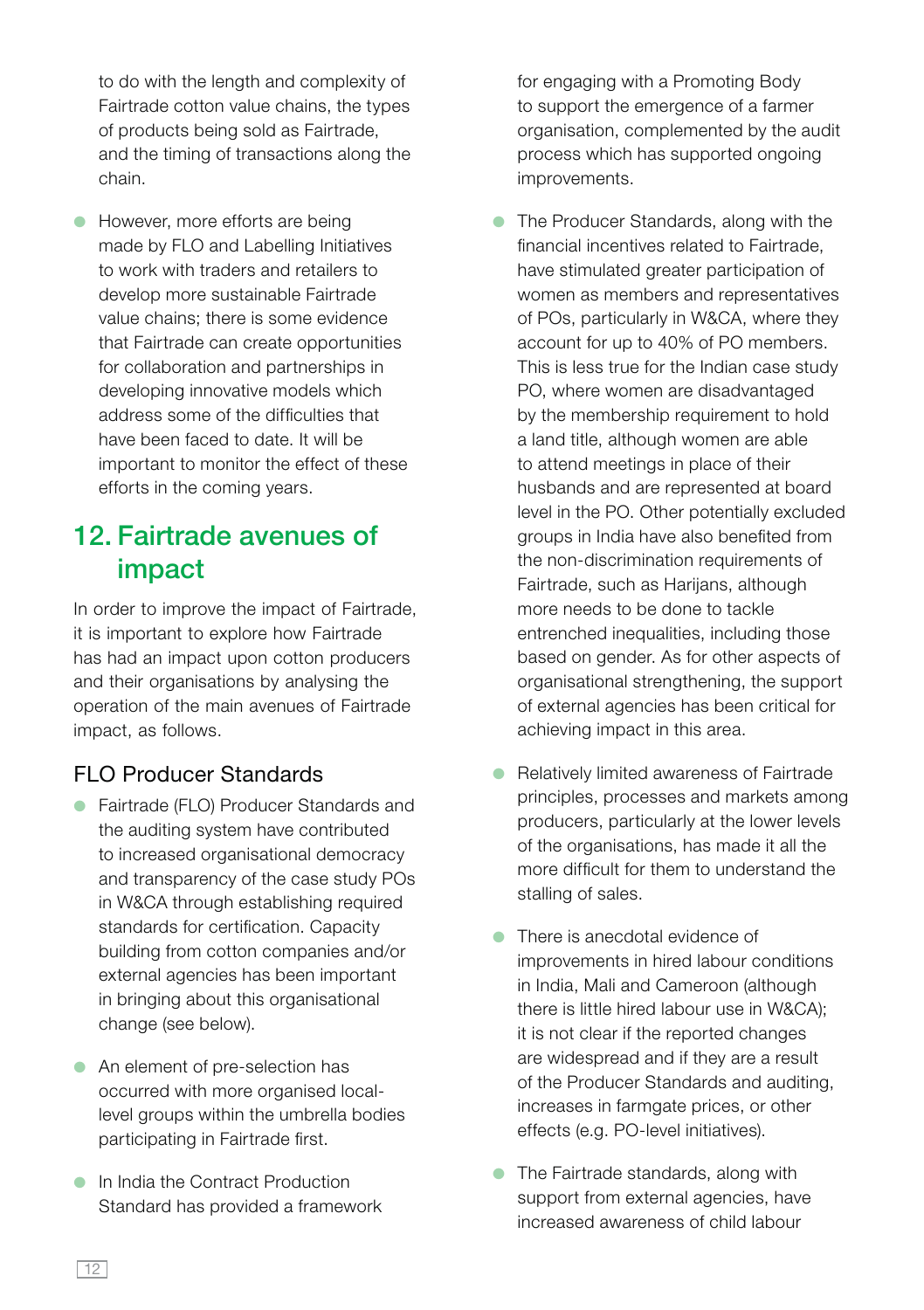issues among case study PO leaders and male farmers, but there is conflicting evidence as to whether it exists on Fairtrade farms and under what conditions.

● The Producer Standards have led to significant environmental benefits (sometimes in combination with organic certification) in the reduction of the use of harmful pesticides, better disposal of chemical containers, and introduction and strengthening of sustainable agriculture farming methods. There are costs incurred as well, however (e.g. more expensive pesticides, not being able to use containers for storage, higher labour costs) and the measures have not all been universally popular.

#### FLO Trade Standards

● *The Fairtrade Minimum Price (FTMP)*

 The FTMP had a positive impact on producer income in all three of the W&CA case studies until the stalling of sales in 2007–08 onwards, which undermined the impact achieved. In India the FTMP has had no discernible impact as it has been lower than local market prices and since 2008 when the government intoduced a guaranteed base price. FTMP is set in euros for all countries now, but until 2008 it was set in dollars for India. A weak euro from 2004 to 2008 made W&CA cotton expensive relative to Indian cotton, which exacerbated the tendency for sourcing to move from Africa to Asia.

 Cotton companies in W&CA also benefitted from higher FOB prices (until sales stalled), enabling them to cover the costs of buying seed cotton, whereas conventionally traded cotton is often sold at a loss. As such, Fairtrade appeared to offer a (partial) solution to the long-term crisis in cotton sectors of the region. However, confidence has been knocked by the sales slump. A rise in non-Fairtrade cotton prices in 2010 is also further

reducing the relative attractiveness of Fairtrade, although a further change in Fairtrade and non-Fairtrade market dynamics could reverse this (e.g. if more secure and longer-term guarantees for sales can be established).

● *Fairtrade Premium* 

 According to producers, the Premium has brought positive benefits in all four case study countries from investments in education, health, water, agricultural infrastructure and support for organic production. Some problems have been experienced with late payment of the Premium due to the drop-off in sales and an inability to sustain the benefits. Specific difficulties have arisen in Cameroon. with producers not being reinstated as recipients of cotton company community project investment after Fairtrade sales, and therefore Premium funds, dried up in 2008. Some POs have used some of the Fairtrade Premium to cover operational costs, with the aim of making them less dependent on external support, but this means volatility in sales has a negative effect on their financial stability.

#### ● *Terms of trading*

An increase in registered operators means that Fairtrade value chains are not significantly different to conventional ones in terms of the businesses involved. There are examples of Fairtrade helping to build collaborative value chains with innovative models for getting Fairtrade products to market, but equally there are examples of retailers and other value chain actors dominating sourcing decisions and not giving guarantees of purchases in advance. There is significant price competition between Fairtrade suppliers, and in a context of oversupply this undermines compliance with the key Fairtrade principle of long-term trading relationships. In this competition SPO producers in W&CA (and perhaps also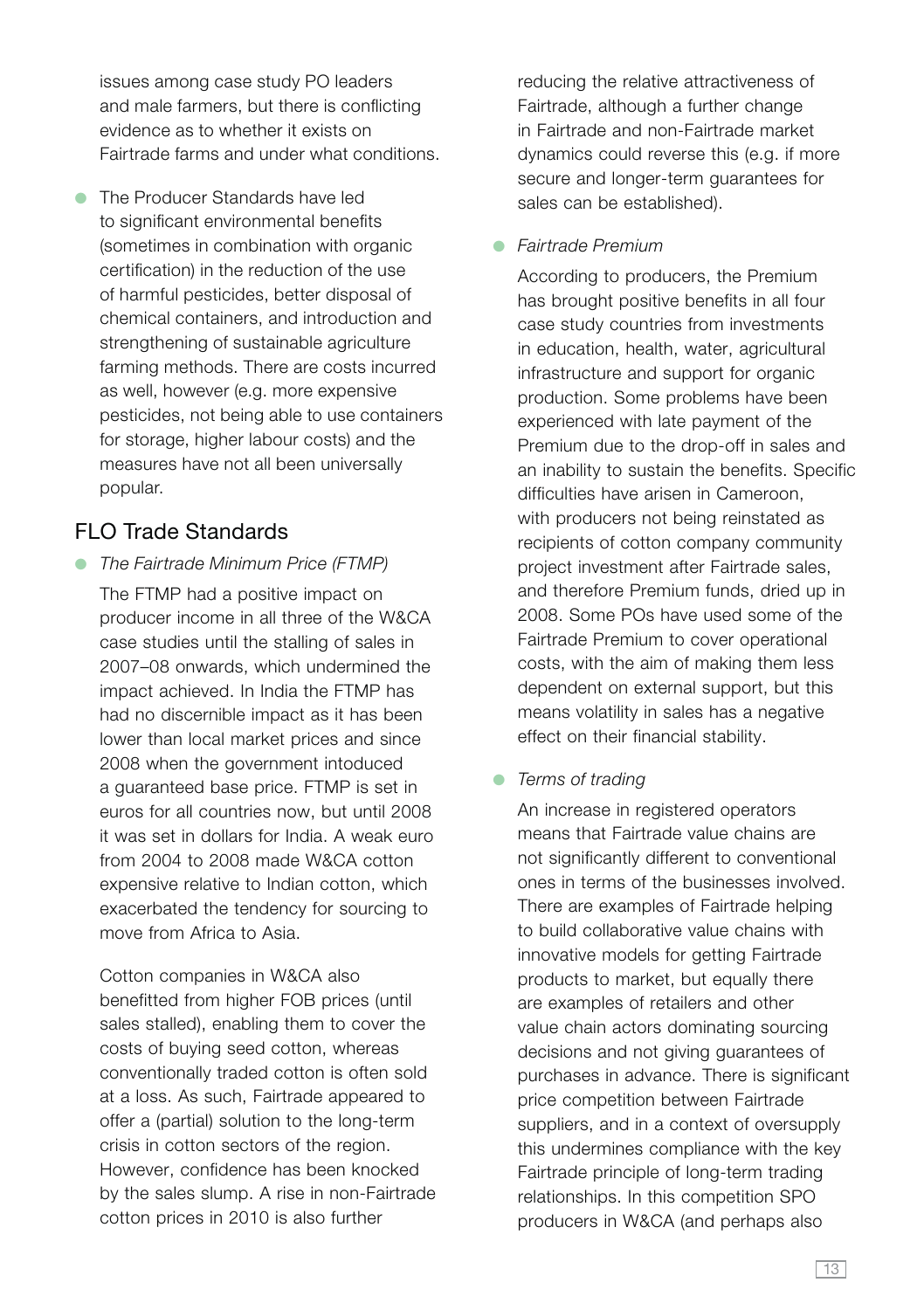SPOs in India) are likely to lose out to Indian producers operating under contract production systems, given established sourcing preferences of conventional cotton operators. However, even the case study PB is struggling with the costs of certification and competition with cheaper cotton coming from other Indian states, as well as the lack of secure, consistent Fairtrade markets to sustain the long-term relationship with farmers. As a result of these problems, FLO and its partners are focusing on developing markets for products that involve less fluctuation in demand and allow for the development of longer-term trading relationships.

#### Organisational strengthening and business development

External support has been critical in building the capacity of the case study POs in all four countries. This support has come from different sources: an NGO in Mali, the national cotton companies in Cameroon and Senegal and the PB in India. All of this support is indirectly linked to Fairtrade as it helps producers to meet Fairtrade standards and the requirements of Fairtrade buyers. External support also covers operational costs in some cases (with help from the Fairtrade Premium), and has encouraged more democratic decision making and the participation of women. But the W&CA POs, especially in Senegal and Cameroon, remain very dependent on the cotton companies (for inputs, transport, ginning and technical advice) and some individual producers are confused between the identity of the cotton company and the PO. In Mali financial and operational dependence on NGOs is also an issue, but greater progress has been made in encouraging independence.

Support for organisational strengthening and business development has also been carried out, or financed, directly by Fairtrade organisations, especially the Labelling Initiatives (LIs) in France, Switzerland and the UK. Max Havelaar France played a critical role in establishing Fairtrade cotton in W&CA, securing funding and bringing together key players (e.g. national cotton companies, COPACO) to develop management systems and build up supply. Max Havelaar Switzerland was similarly involved in developing cotton supply from India. The Fairtrade Foundation has worked on developing UK markets and trying to reduce costs in Fairtrade cotton value chains, as well as providing access to funds for capacity building. In India, the FLO Liaison Officer helped in the formation of the PO and has supported more democratic decision making and representation.

Fairtrade market requirements for quality cotton, as well as the financial incentives associated with Fairtrade, have combined with technical advice and training from support organisations to achieve quality improvements in all four country case studies. In India the new cotton variety promoted by the case study PB has led to quality improvements, but also creates some risks for farmers in drought conditions.

#### **Networking**

Fairtrade has had little impact in terms of supporting producer networking (e.g. for business development or advocacy) in the case study POs. The PB is representing the Indian PO in the Fairtrade Network of Asian Producers, but producers are not yet themselves involved. In W&CA networking has also been limited and there is no apparent impact from Fairtrade, although in Mali the PO has developed some new partnerships and representatives participate in national and regional meetings as a result of support from an NGO, and there may be some indirect links with Fairtrade (based on Fairtrade's contribution to sustaining the PO). It was noted that there is no clear platform for networking of local-level Fairtrade groups to find their voice in the larger organisation in Cameroon.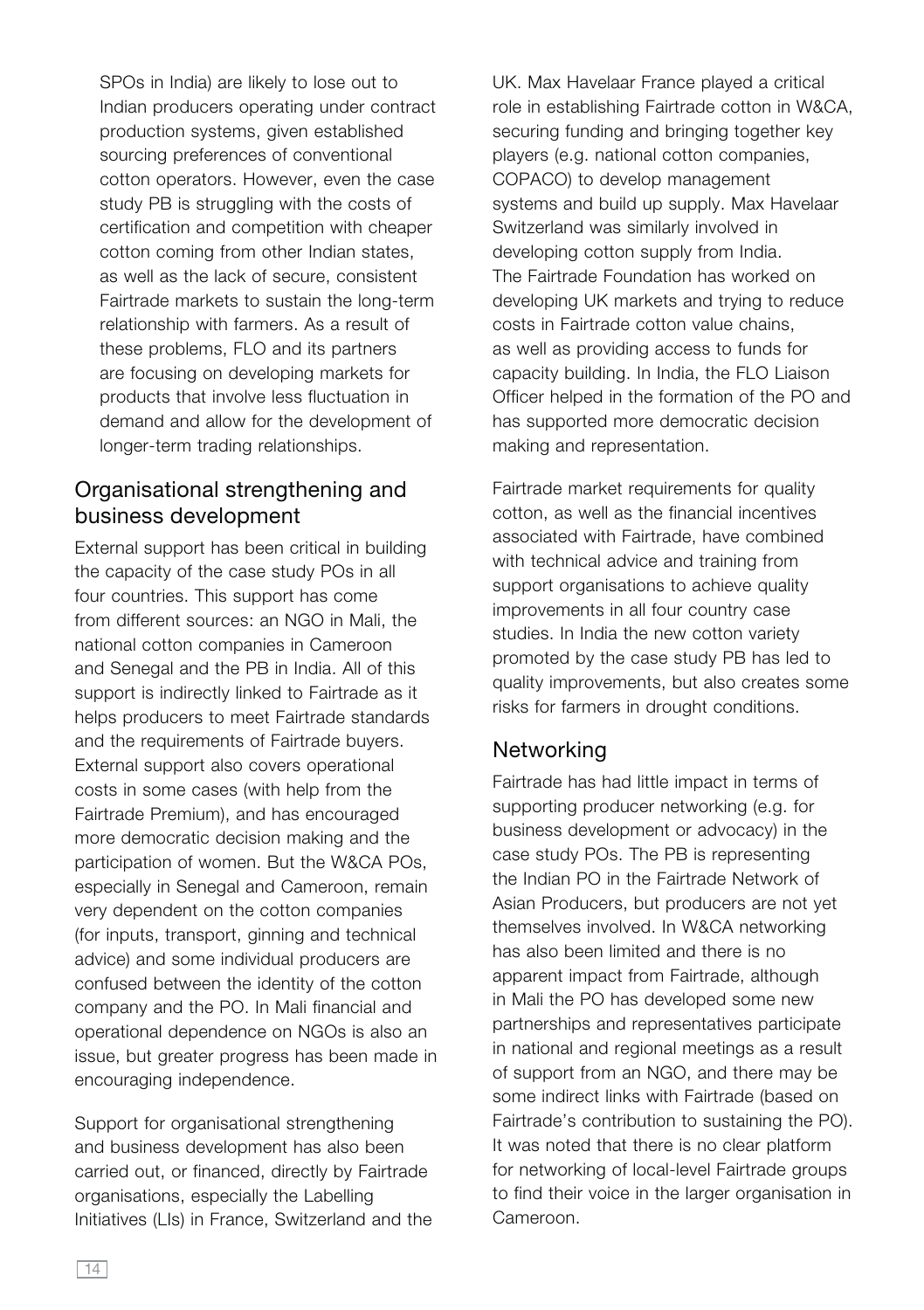## **13. Key recommendations**

- **Reduce the volatility of Fairtrade markets:** take steps to achieve greater balance between supply and demand in Fairtrade cotton; ensure understanding of and commitment to Fairtrade principles among all businesses involved in Fairtrade cotton value chains; identify and support the development of value chains and products which best fit with Fairtrade principles and objectives; introduce a mechanism which protects producers from currency fluctuations.
- **Improve awareness and understanding throughout value chain:** support POs to improve training and communication on Fairtrade principles, processes and markets with farmers; improve data gathering and transparency on costs and margins in Fairtrade value chains; learn from innovative value chains models which seek to maximise the benefits to producers while minimising retail prices; build consumer awareness.
- **Increase returns and promote income diversification:** ensure continued capacity building support to improve productivity, reduce costs, increase quality and produce more sustainably; promote linkages with organic production; support POs to engage in other functions in the value chain (e.g. input supply, transportation, processing) and promote/facilitate product diversification to reduce dependence on cotton; develop a strategy to help African producers compete; conduct further analysis of producer empowerment in contract production systems.
- **Tackle gender inequality and empowerment of women:** give a higher priority to gender within Fairtrade International and FLO-Cert, including provision of training to all staff and

collection of gender-disaggregated data; develop guidance and strategies to tackle gender inequality and support positive changes in household gender relations and women's active participation in POs.

- **Strengthen actions on hired labour and child labour:** raise awareness of Fairtrade requirements for hired labour and assist POs to develop strategies to meet standards, especially in India; commission a dedicated study on child labour using appropriate methods.
- **Support sustainable production and environmental stewardship:** seek partnerships with other organisations/ private companies to develop programmes supporting climate change adaptation and sustainable production; gather more data on costs of Fairtrade production and ensure adequate consideration of costs/risks of different types of production/seed varieties.
- **Improve payment and use of Fairtrade Premium:** ensure timely payment of the Premium and greater transparency and communication with producers; encourage strategic use of the Premium, through building the capacity of POs and linking with other agencies, local authorities, etc; support learning about good practice.
- **Support organisational development and networking:** develop strategies of organisational support which facilitate progress towards PO independence, including linking to government or development agencies for capacity building, agricultural extension services and access to credit; support innovative approaches which help PO representatives to network and lobby within national and Fairtrade policy circles.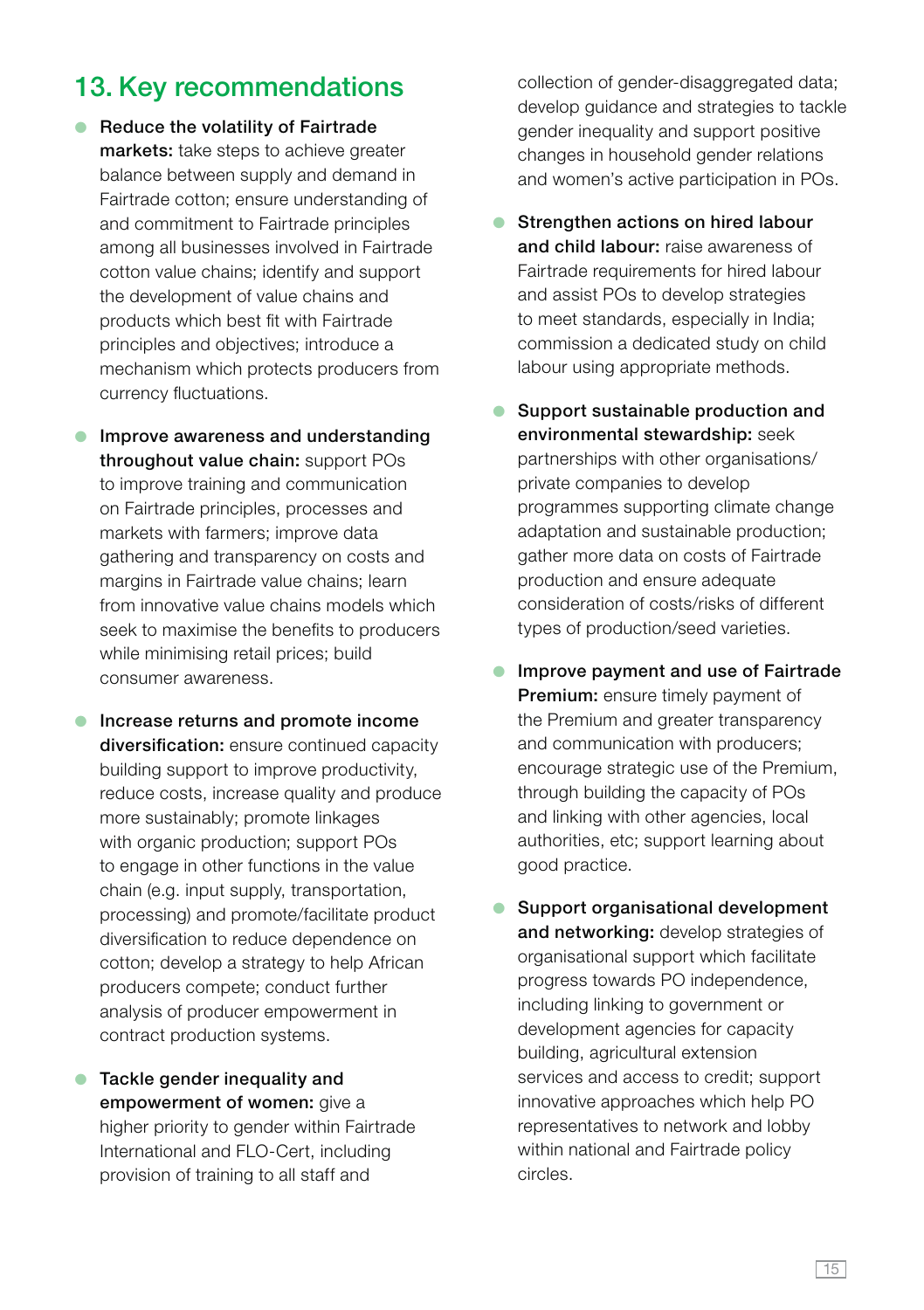## **14. Impact methodology recommendations**

● Extend FLO methodology which was originally established as a guide and requires fleshing out (e.g. review pros and cons, and potential trade-offs, of different approaches to impact assessment; clarify hypothetical and actual causal impact chains; elaborate on contextual conditions affecting impacts; provide guidance for researchers on operationalising methodology).

● Ensure expectations, timescales and budgets for impact studies are realistic. Prioritise themes for in-depth exploration to avoid budgetary constraints limiting the depth of findings (e.g. on the full range of issues affecting economic sustainability; on child labour; on the dynamics of Fairtrade impact in Contract Production Systems versus Small Producer Organisation situations, etc.).

● Reflect on the impact of impact studies themselves to maximise use and to ensure that the Fairtrade system responds to key findings. It is often the case that impact studies do not reveal new information to those inside a standard system, and that they are grappling with these issues on a dayto-day basis, but independent evidence gathered as part of a learning process can and should be a critical part of organisational reflection and decision making.

● Seek to publish findings to inform debates on the impact of Fairtrade and raising the bar in terms of transparency to encourage other certification systems to do the same. Try to educate others about why these studies are complex (because of contextual changes, lack of consistent data, confounding factors) and why it is not always so easy to attribute impact solely to Fairtrade.